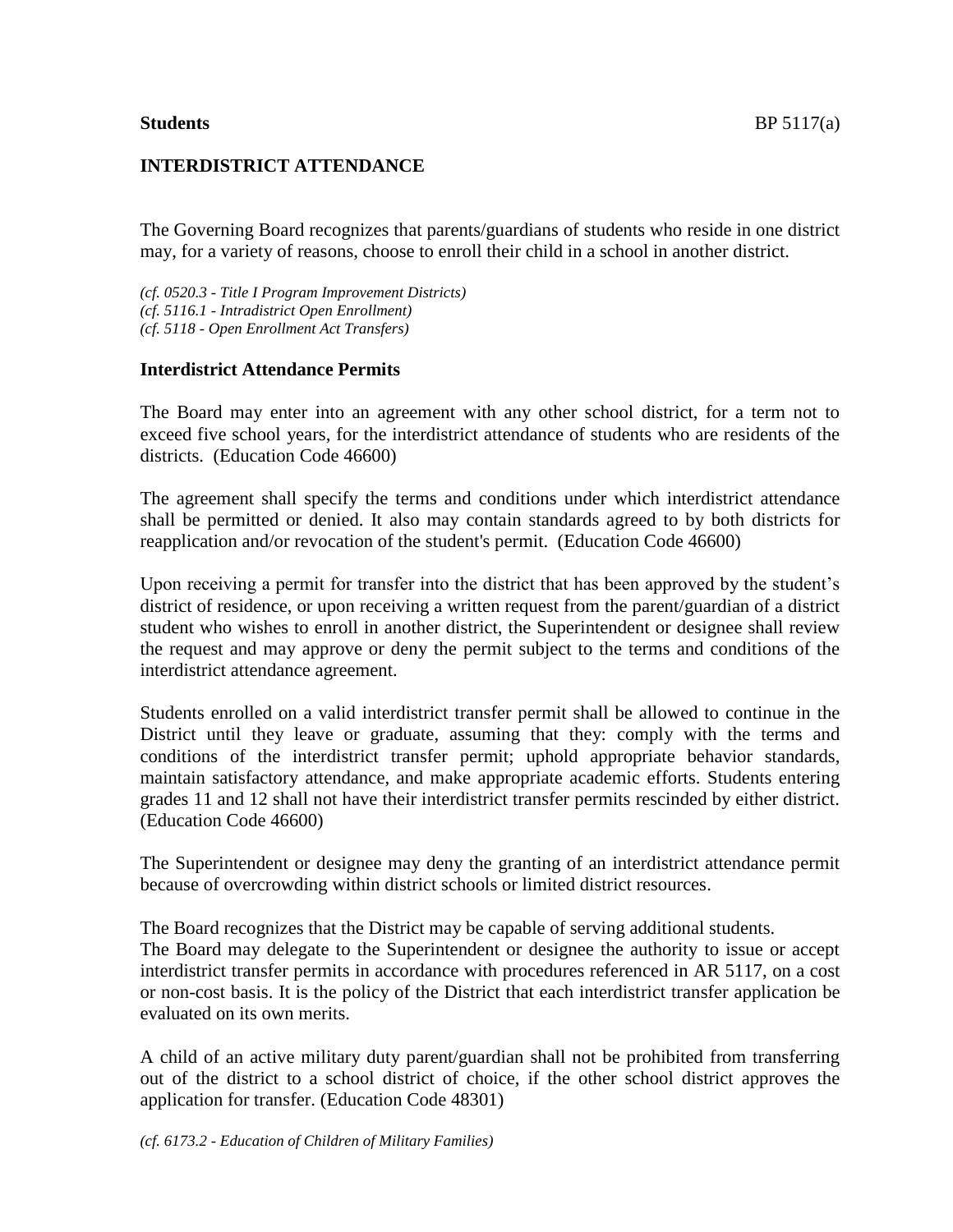# **INTERDISTRICT ATTENDANCE** (continued)

## **Transportation**

The parent/guardian is responsible for providing transportation to and from school and making sure the student maintains satisfactory attendance/reports to class on time.

Students cannot be brought to school excessively early or left excessively late.

## **Limits on Student Transfers Out of the District to a School District of Choice**

The Superintendent or designee may limit the number of student transfers out of the district to a school district of choice based on the percentages of average daily attendance specified in Education Code 48307.

In addition, transfers out of the district may be limited during a fiscal year when the County Superintendent of Schools has given the district a negative budget certification or when the County Superintendent has determined that the district will not meet the state's standards and criteria for fiscal stability in the subsequent fiscal year exclusively as a result of student transfers from this district to a school district of choice. (Education Code 48307)

*(cf. 3100 - Budget) (cf. 3460 - Financial Reports and Accountability)*

*Legal Reference: (see next page)*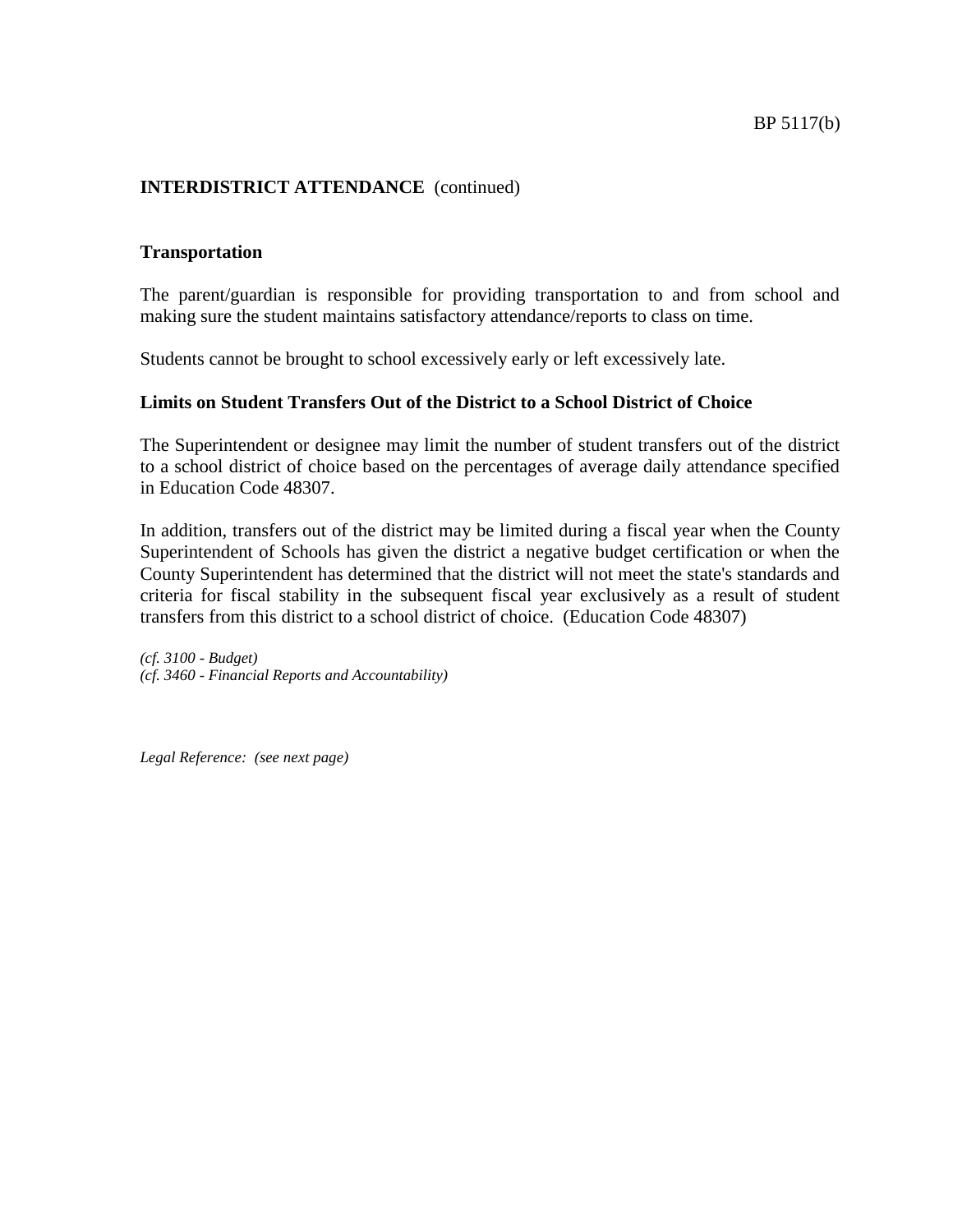## **INTERDISTRICT ATTENDANCE** (continued)

*Legal Reference:*

*EDUCATION CODE 41020 Annual district audits 46600-46611 Interdistrict attendance agreements 48204 Residency requirements for school attendance 48300-48316 Student attendance alternatives, school district of choice program 48350-48361 Open Enrollment Act 48900 Grounds for suspension or expulsion; definition of bullying 48915 Expulsion; particular circumstances 48915.1 Expelled individuals: enrollment in another district 48918 Rules governing expulsion procedures 48980 Notice at beginning of term 52317 Regional Occupational Center/Program, enrollment of students, interdistrict attendance ATTORNEY GENERAL OPINIONS 87 Ops.Cal.Atty.Gen. 132 (2004) 84 Ops.Cal.Atty.Gen. 198 (2001) COURT DECISIONS Walnut Valley Unified School District v. the Superior Court of Los Angeles County, (2011) 192* 

*Cal.App.4th 234 Crawford v. Huntington Beach Union High School District, (2002) 98 Cal.App.4th 1275*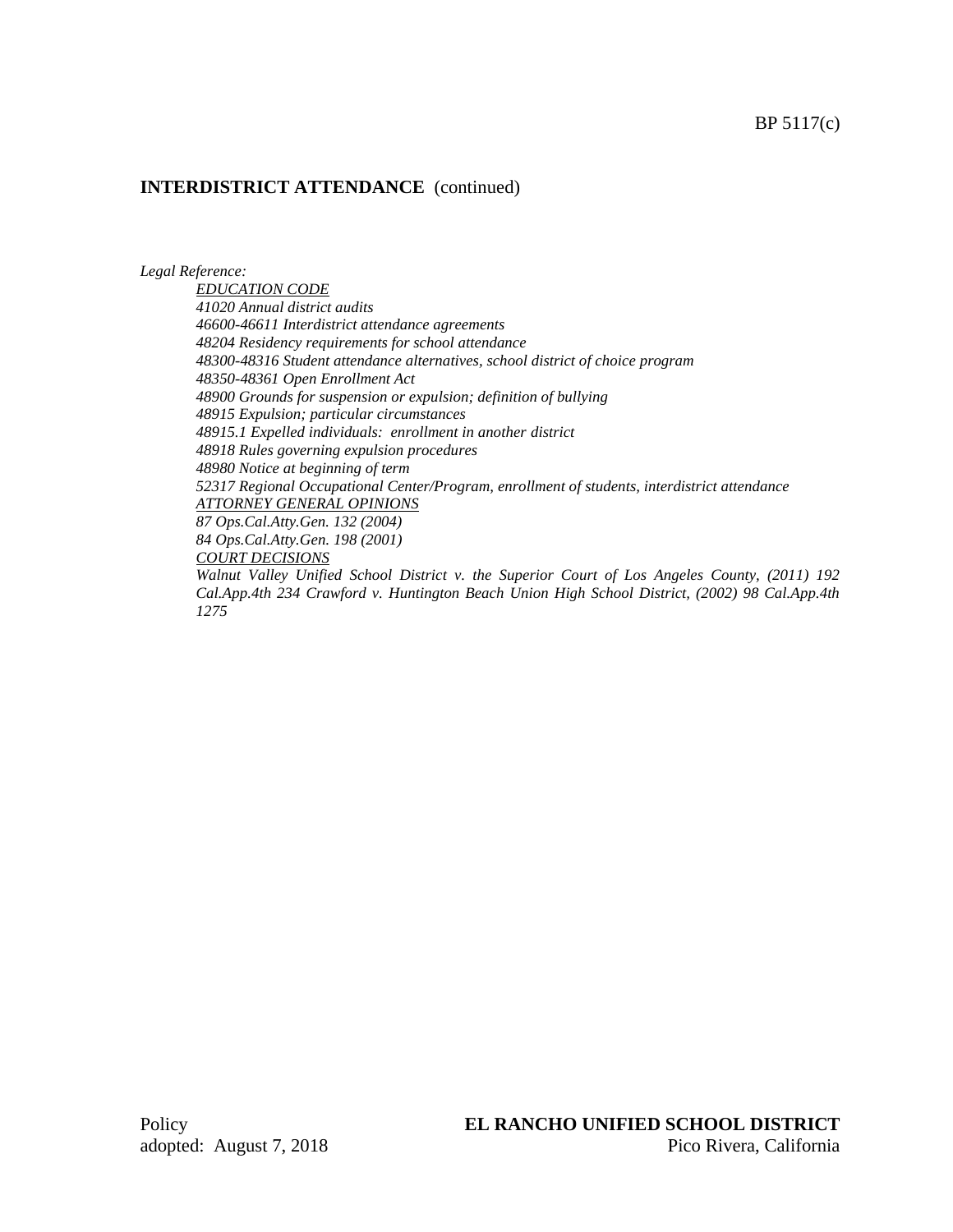# **INTERDISTRICT ATTENDANCE**

# **Interdistrict Attendance Permits**

In accordance with an agreement between the Governing Board and the board of another district, a permit authorizing a student's attendance outside his/her district of residence may be issued upon approval of both the district of residence and the district of proposed attendance.

The Superintendent or designee may approve an interdistrict attendance permit for a student when the student has been determined by staff of either the district of residence or district of proposed attendance to be a victim of an act of bullying as defined in Education Code 48900(r). Such a student shall be given priority for interdistrict attendance under any existing interdistrict attendance agreement or, in the absence of an agreement, shall be given consideration for the creation of a new permit. (Education Code 46600)

#### *(cf. 5131.2 - Bullying)*

The Superintendent or designee may deny initial requests for interdistrict attendance permits due to limited district resources, overcrowding of school facilities at the relevant grade level, or other considerations that are not arbitrary. However, once a student is admitted, the district may not deny him/her continued attendance because of overcrowded facilities at the relevant grade level.

#### *(cf. 0410 - Nondiscrimination in District Programs and Activities)*

Within 30 days of a request for an interdistrict permit, the Superintendent or designee shall notify the parents/guardians of a student who is denied interdistrict attendance regarding the process for appeal first with the District's Administrative Permit Appeals Panel and then to the County Board of Education as specified in Education Code 46601. Parents/Guardians are limited to applying for an interdistrict permit once per school year.

Parents/Guardian forfeit their right to an appeal hearing if the Parents/Guardian fail to attend or do not cancel the appeal hearing within a reasonable time. (Education Code 46601)

## *(cf. 5145.6 - Parental Notifications)*

Pending a decision by the two districts or an appeal by the County Board, the Superintendent or designee may provisionally admit a student who resides in another district for a period not to exceed two school months. (Education Code 46603)

Students who are under consideration for expulsion or who have been expelled may not appeal interdistrict attendance denials or decisions while expulsion proceedings are pending or during the term of the expulsion. (Education Code 46601)